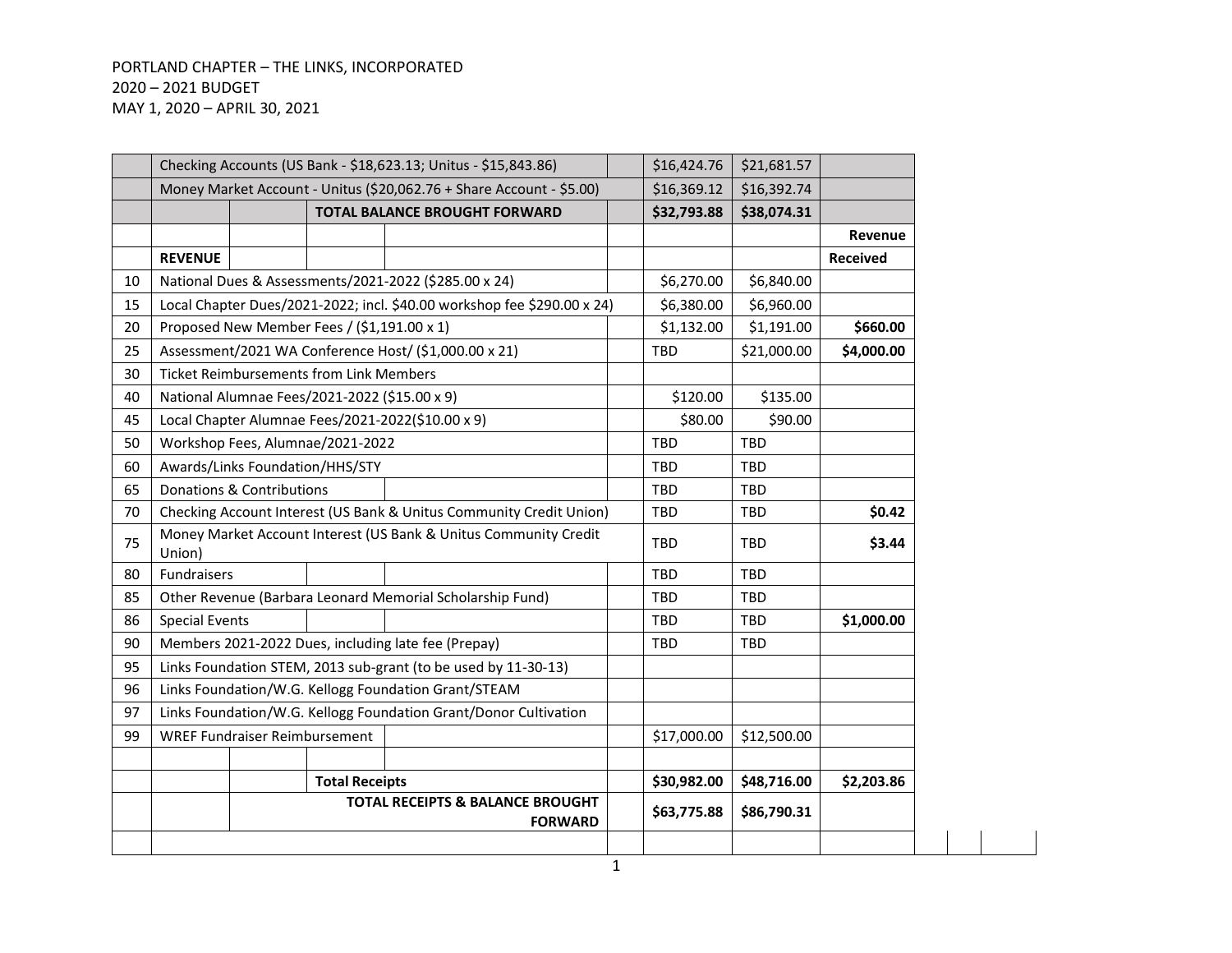– 2021 BUDGET

|  |  | Revenue/Expenses updated October 1, 2020 - October 31, 2020 |  |  |
|--|--|-------------------------------------------------------------|--|--|
|  |  |                                                             |  |  |
|  |  |                                                             |  |  |
|  |  |                                                             |  |  |

|     | <b>EXPENSES</b>                                      |                                               |  |                                                         | 2019-2020   | 2020-2021   |                  |
|-----|------------------------------------------------------|-----------------------------------------------|--|---------------------------------------------------------|-------------|-------------|------------------|
| 100 | <b>Dues &amp; Assessments</b>                        |                                               |  |                                                         |             |             | <b>Spent YTD</b> |
| 110 |                                                      |                                               |  | National Dues & Assessments/2021-2022 (\$195.00 x 24)   | \$4,290.00  | \$4,680.00  |                  |
| 120 | National Grant-in-Aid/2021-2022 (\$45.00 x 24)       |                                               |  |                                                         | \$990.00    | \$1,080.00  |                  |
| 130 | Links Foundation Dues/2021-2022 (\$40.00 x 24)       |                                               |  |                                                         | \$880.00    | \$960.00    |                  |
| 140 | New Member Fees/National, 2021 (\$801.00 x 1)        |                                               |  |                                                         | \$742.00    | \$801.00    |                  |
| 150 |                                                      |                                               |  | Western Area Conference or National Assembly, Delegate  | \$2,500.00  | \$2,500.00  |                  |
| 160 |                                                      |                                               |  | Western Area Conference or National Assembly, Alternate | \$1,500.00  | \$1,500.00  |                  |
| 165 |                                                      |                                               |  | Western Area Leadership Summit Representative           | \$0.00      | \$500.00    |                  |
| 170 | <b>National Bonding Insurance</b>                    |                                               |  |                                                         | \$500.00    | \$500.00    | \$500.00         |
| 175 | National Liability Insurance/2021-2022 (\$5.00 x 24) |                                               |  |                                                         | \$110.00    | \$120.00    |                  |
| 180 | National Alumnae Fees/2021-2022 (\$15.00 x 9)        |                                               |  |                                                         | \$120.00    | \$135.00    |                  |
| 185 | National / Area Publications                         |                                               |  |                                                         | \$200.00    | \$200.00    |                  |
|     |                                                      |                                               |  | <b>Total Dues &amp; Assessments</b>                     | \$11,832.00 | \$12,976.00 |                  |
|     |                                                      |                                               |  |                                                         |             |             |                  |
| 200 |                                                      | Programs (Includes Postage, Copies, Printing) |  |                                                         |             |             |                  |
| 210 | The Arts                                             |                                               |  |                                                         | \$1,650.00  | \$1,650.00  |                  |
| 220 | Services to Youth                                    |                                               |  |                                                         | \$3,000.00  | \$3,000.00  |                  |
| 225 | Save for Future Use                                  |                                               |  |                                                         |             | \$0         |                  |
| 230 | National Trends & Services                           |                                               |  |                                                         | \$425.00    | \$725.00    |                  |
| 235 | <b>Health &amp; Human Services</b>                   |                                               |  |                                                         | \$525.00    | \$525.00    | \$149.90         |
| 240 | <b>International Trends &amp; Services</b>           |                                               |  |                                                         | \$800.00    | \$800.00    |                  |
| 245 | Health & Human Services (Balance \$300, NOBEL)       |                                               |  |                                                         |             | \$0         |                  |
| 250 | STY/STEM, 2013/Links Foundation/Restricted           |                                               |  |                                                         |             | \$0         |                  |
| 260 | Annual Program Facet Report                          |                                               |  |                                                         | \$0.00      | \$0.00      |                  |
|     |                                                      | <b>Total Programs &amp; Projects</b>          |  |                                                         | \$6,400.00  | \$6,700.00  |                  |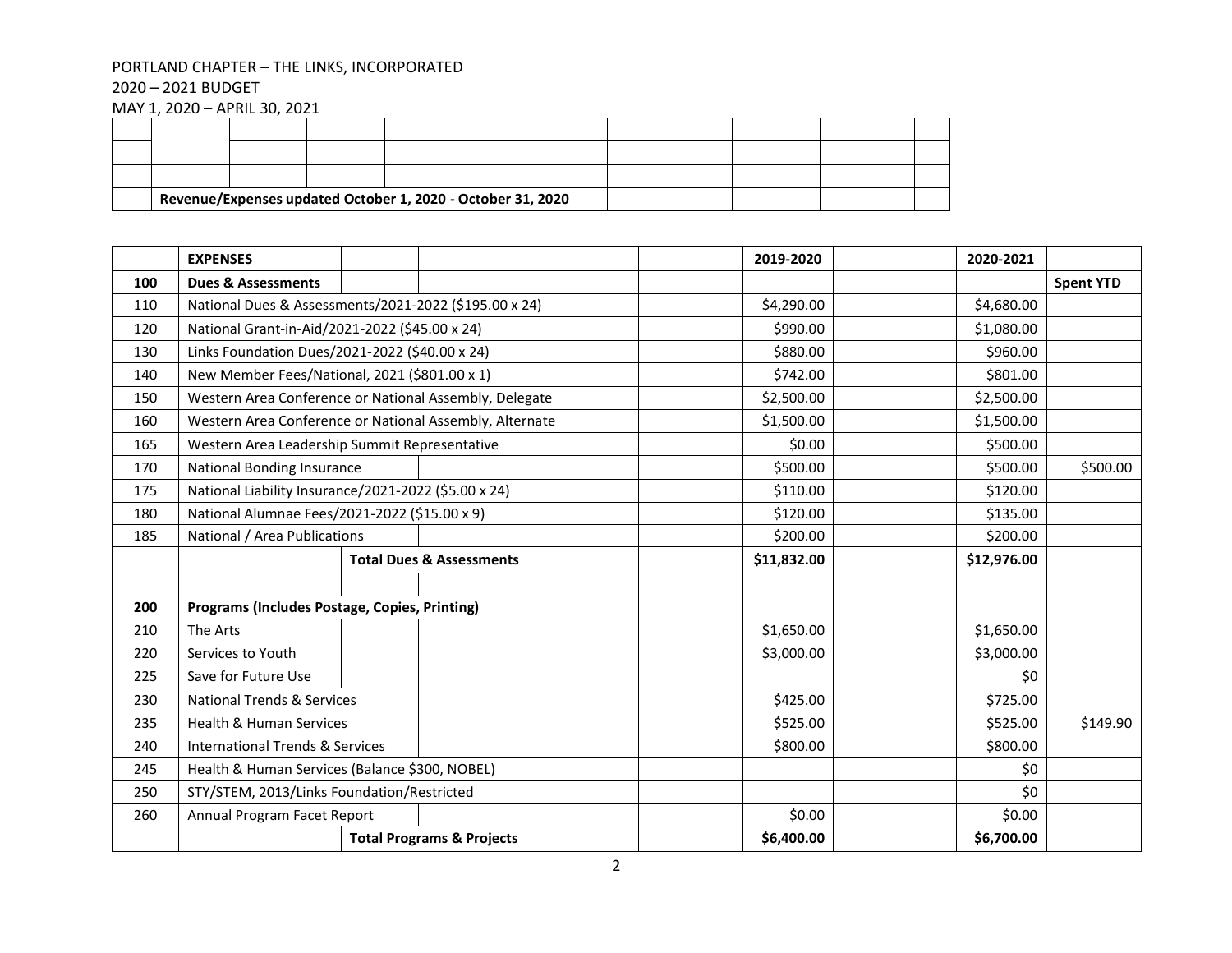– 2021 BUDGET

| 300 | <b>Charitable Contributions</b>                                          |                                         |                                    |                                                                        |            |            |                  |
|-----|--------------------------------------------------------------------------|-----------------------------------------|------------------------------------|------------------------------------------------------------------------|------------|------------|------------------|
| 310 | Community Solicitations, Ads, Activities, etc.                           |                                         |                                    |                                                                        | \$400.00   | \$400.00   |                  |
| 320 | <b>Other Charitable Contributions</b>                                    |                                         |                                    |                                                                        | \$0.00     | \$0.00     |                  |
|     |                                                                          |                                         |                                    | <b>Total Charitable Contributions</b>                                  | \$400.00   | \$400.00   |                  |
|     |                                                                          |                                         |                                    |                                                                        |            |            |                  |
| 500 | <b>Organizational Memberships</b>                                        |                                         |                                    |                                                                        |            |            |                  |
| 510 |                                                                          | <b>Local Organizational Memberships</b> |                                    |                                                                        | \$0.00     | \$0.00     |                  |
|     |                                                                          |                                         |                                    | <b>Total Organizational Memberships</b>                                | \$0.00     | \$0.00     |                  |
|     |                                                                          |                                         |                                    |                                                                        |            |            |                  |
|     |                                                                          |                                         |                                    |                                                                        |            |            |                  |
|     | <b>EXPENSES</b>                                                          |                                         |                                    |                                                                        | 2019-2020  | 2020-2021  |                  |
| 600 |                                                                          |                                         |                                    | <b>Chapter Officers' Expenses (Includes Postage, Copies, Printing)</b> |            |            | <b>Spent YTD</b> |
| 610 | President                                                                |                                         |                                    |                                                                        | \$150.00   | \$150.00   |                  |
| 620 | <b>Vice President</b>                                                    |                                         |                                    |                                                                        | \$50.00    | \$50.00    |                  |
| 630 | <b>Recording Secretary</b>                                               |                                         |                                    |                                                                        | \$50.00    | \$50.00    |                  |
| 640 | <b>Corresponding Secretary</b>                                           |                                         |                                    |                                                                        | \$125.00   | \$125.00   | \$23.00          |
| 650 | <b>Financial Secretary</b>                                               |                                         |                                    |                                                                        | \$50.00    | \$50.00    |                  |
| 660 | Treasurer                                                                |                                         |                                    |                                                                        | \$125.00   | \$125.00   | \$39.99          |
| 670 | Historian / Archivist                                                    |                                         |                                    |                                                                        | \$800.00   | \$800.00   | \$50.00          |
| 680 | Journalist / Publicity Officer                                           |                                         |                                    |                                                                        | \$300.00   | \$300.00   | \$26.30          |
| 690 | Protocol Officer                                                         |                                         |                                    |                                                                        | \$300.00   | \$300.00   |                  |
| 695 | Parliamentarian                                                          |                                         |                                    |                                                                        | \$25.00    | \$25.00    |                  |
|     |                                                                          |                                         |                                    | <b>Total Chapter Officers' Expenses</b>                                | \$1,975.00 | \$1,975.00 |                  |
|     |                                                                          |                                         |                                    |                                                                        |            |            |                  |
| 700 | <b>Chapter Committees' Expenses (Includes Postage, Copies, Printing)</b> |                                         |                                    |                                                                        |            |            |                  |
| 710 | Courtesy                                                                 |                                         |                                    |                                                                        | \$400.00   | \$400.00   | \$320.01         |
| 720 | Membership                                                               |                                         |                                    | \$1,500.00                                                             | \$1,500.00 | \$686.90   |                  |
| 725 |                                                                          |                                         | New Member Orientation / Induction |                                                                        | \$1,000.00 | \$1,000.00 | 202.95           |
| 730 | Yearbook                                                                 |                                         |                                    |                                                                        | \$0.00     | \$0.00     |                  |
| 735 | <b>Committee Procedures Manual</b>                                       |                                         |                                    | \$0.00                                                                 | \$0.00     |            |                  |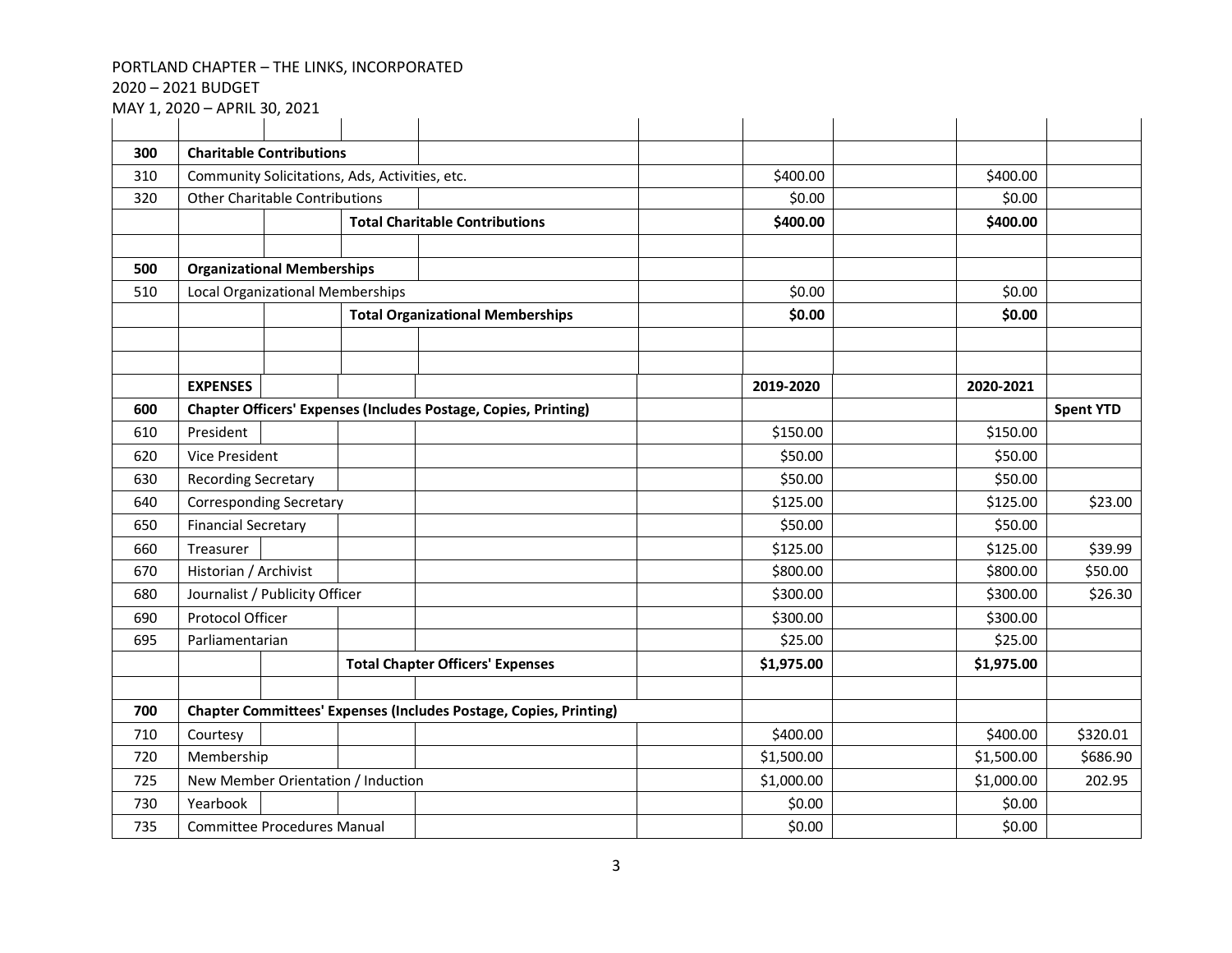## – 2021 BUDGET

| 740 |                           | Scholarship (moved to L.I. 990) |                                           |  | \$0.00     | \$0.00     |          |
|-----|---------------------------|---------------------------------|-------------------------------------------|--|------------|------------|----------|
| 750 |                           | Founder's Day Observation       |                                           |  | \$100.00   | \$100.00   |          |
| 760 | Social                    |                                 |                                           |  | \$500.00   | \$500.00   |          |
| 770 | <b>Bylaws</b>             |                                 |                                           |  | \$50.00    | \$50.00    |          |
| 775 | Audit/Internal            |                                 |                                           |  | \$50.00    | \$50.00    |          |
| 780 | Fund Development / Grants |                                 |                                           |  | \$0.00     | \$0.00     |          |
| 790 | Technology, Chapter       |                                 |                                           |  | \$475.00   | \$475.00   | \$437.83 |
| 795 | Ethics                    |                                 |                                           |  | \$25.00    | \$25.00    |          |
| 796 | <b>Strategic Planning</b> |                                 |                                           |  | \$50.00    | \$50.00    |          |
|     |                           |                                 | <b>Total Chapter Committees' Expenses</b> |  | \$4,150.00 | \$4,150.00 |          |

|     | <b>EXPENSES</b>                                |  |                                                             | 2019-2020  | 2020-2021  |                  |
|-----|------------------------------------------------|--|-------------------------------------------------------------|------------|------------|------------------|
| 800 | <b>Miscellaneous Chapter Expenses</b>          |  |                                                             |            |            | <b>Spent YTD</b> |
| 810 | Hold for future use                            |  |                                                             | \$0.00     | \$0.00     |                  |
| 820 | Liability Insurance                            |  |                                                             | \$400.00   | \$400.00   | \$335.00         |
| 830 | Stationery & Other Office Supplies             |  |                                                             | \$300.00   | \$300.00   |                  |
| 840 |                                                |  | Accounting Services / Oregon Dept. of Justice / Bank Fees   | \$750.00   | \$750.00   | \$728.00         |
| 845 | Accounting Services / External Audit           |  |                                                             | \$3,500.00 | \$3,500.00 |                  |
| 850 | Post Office Box<br>Rental                      |  |                                                             |            | \$250.00   | \$254.00         |
| 860 | Workshop/2021-2022 (\$40.00 x 24)              |  |                                                             | \$880.00   | \$960.00   | \$170.00         |
| 865 | Workshop - Alumnae                             |  |                                                             | TBD        | TBD        |                  |
| 870 | <b>Storage Rental</b>                          |  |                                                             | \$1,500.00 | \$1,800.00 | \$1,704.00       |
| 890 |                                                |  | Other Miscellaneous Expenses/Chapter Meeting Building Usage | <b>TBD</b> | \$250.00   |                  |
|     |                                                |  | <b>Total Miscellaneous Expenses</b>                         | \$7,555.00 | \$8,210.00 |                  |
|     |                                                |  |                                                             |            |            |                  |
| 900 | <b>Restricted Funds - General</b>              |  |                                                             |            |            |                  |
| 920 | <b>Memorial Fund</b>                           |  |                                                             | \$1,800.00 | \$2,100.00 |                  |
| 930 | Local Chapter Dues/2021-2022 (\$290.00 x 24)   |  |                                                             | \$6,380.00 | \$6,960.00 |                  |
| 940 | Barbara Leonard Memorial Scholarship Fund      |  |                                                             | \$0.00     | \$0.00     |                  |
| 960 | Special Events/2021 WA Pre-Planning Conference |  |                                                             | \$0.00     | \$1,500.00 |                  |